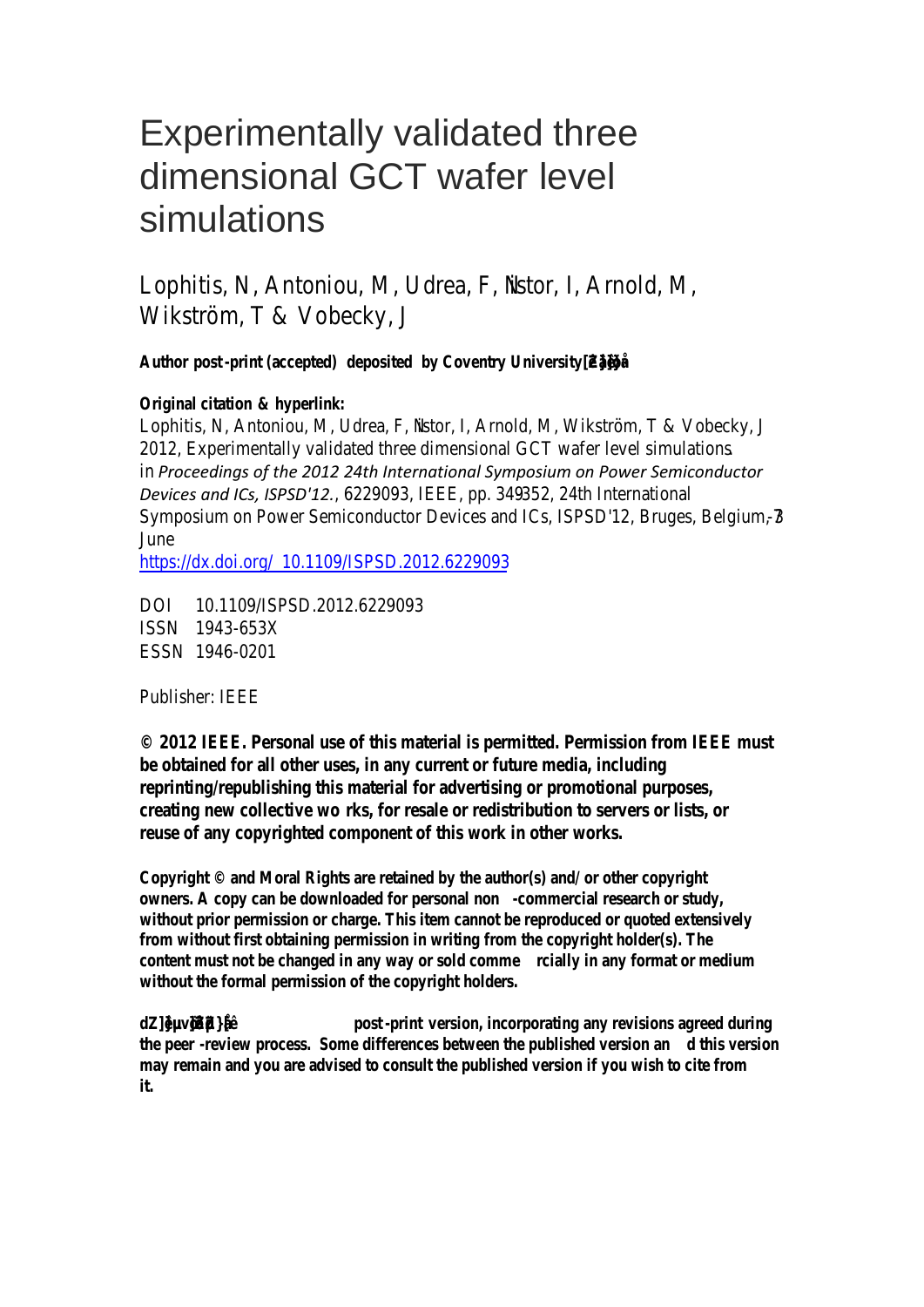# Experimentally Validated Three Dimensional GCT Wafer Level Simulations

N. Lophitis<sup>1</sup>\*, M. Antoniou<sup>1</sup>, F. Udrea<sup>1</sup>, I. Nistor<sup>2</sup>, M. Arnold<sup>3</sup>, T. Wikström<sup>3</sup>, J. Vobecky<sup>3</sup>

<sup>1</sup>Department of Engineering, University of Cambridge, Cambridge, UK<br><sup>2</sup>A BB Switterland Ltd. Cornorate Because CH 5405 Beden Dettwil. Switter

<sup>2</sup>ABB Switzerland Ltd., Corporate Research, CH-5405 Baden-Dattwil, Switzerland

<sup>3</sup>ABB Switzerland Ltd., Semiconductors, CH-5600 Lenzburg, Switzerland

\*Tel: +44 (0)1223 748 311, Fax: +44 (0)1223 748 348, E-mail: nl257@cam.ac.uk

*Abstract***— In this paper we present a wafer level threedimensional simulation model of the Gate Commutated Thyristor (GCT) under inductive switching conditions. The simulations are validated by extensive experimental measurements. To the authors' knowledge such a complex simulation domain has not been used so far. This method allows the in depth study of large area devices such as GCTs, Gate Turn Off Thyristors (GTOs) and Phase Control Thyristors (PCTs). The model captures complex phenomena, such as current filamentation including subsequent failure, which allow us to predict the Maximum Controllable turn-off Current (MCC) and the Safe Operating Area (SOA) previously impossible using 2D distributed models.** 

### I. INTRODUCTION

Latching devices consist of a four-layer pnpn structure and have the most competitive on-state performance and blocking characteristics in the very high power range of the power semiconductor device spectrum. Nevertheless turning off those devices has always been a challenge. The introduction of the GCT [1] aimed to alleviate the problems encountered during turn-off by switching off the device in transistor rather than in thyristor mode. Through application specific performance tailoring and design improvements of the device and the driving circuit, the GCT gained a large market share in high power applications such as Medium Voltage Drives (MVDs), inverters, power quality control and traction. However scalability problems, related to large area structures (such as full wafers) still exist [2, 3, 4, 5].



The turn-off process in GCTs is difficult to study because of its three dimensional nature. The interaction between neighboring cells is important and an accurate model has to take all the geometrical features of such a composite device

into account. A wafer level 3D model is therefore of utmost importance. A 3D semiconductor model for such a device has been long awaited from the semiconductor community, but only recently computational methods have made this possible [6].



Fig. 2: Traditional 2D model with parasitic gate resistance  $(R<sub>G1</sub>, R<sub>G2</sub>)$  and inductance  $(L_{G1}, L_{G2})$  for wafer simulations  $R_{G1}$ =0.65mΩ, L<sub>G1</sub>=0.4nH, R<sub>G2</sub>=0.88mΩ, L<sub>G2</sub>=0.6nH

The traditional representation of the GCT wafer used for simulations is two-dimensional and it is diagrammatically shown in Fig. 2. This model of parallel connected cells [3, 7] assumes symmetry with fixed cathode-gate interdigitation. It consists of two numerical unit GCT cells with individual cathode, anode and gate electrodes. One cell represents the region in the device that turns off last whereas the other one represents the bulk of the device. The respective cell electrodes are connected together via a SPICE circuit which makes up for the electrical coupling in the wafer. Thermal interaction, current and space charge traveling from one cell to the other via silicon are thus ignored. This model however accounts for the parasitic inductance and resistance due to the gate metalization. These parasitics are modeled by a network of resistances and inductances which introduce uneven delays in the turn-off signal between two distinctive regions in the GCT wafer device, the one closer to the gate contact and the one farther from it. These unit cells are identical in doping profile and scaled up in the "third" dimension to make up for the approximate area of the equivalent wafer region that they represent.

#### II. METHOD

In this work we used a 4.5kV reverse-conducting IGCT with a 38mm diameter. The GCT part of this device (in Fig. 1)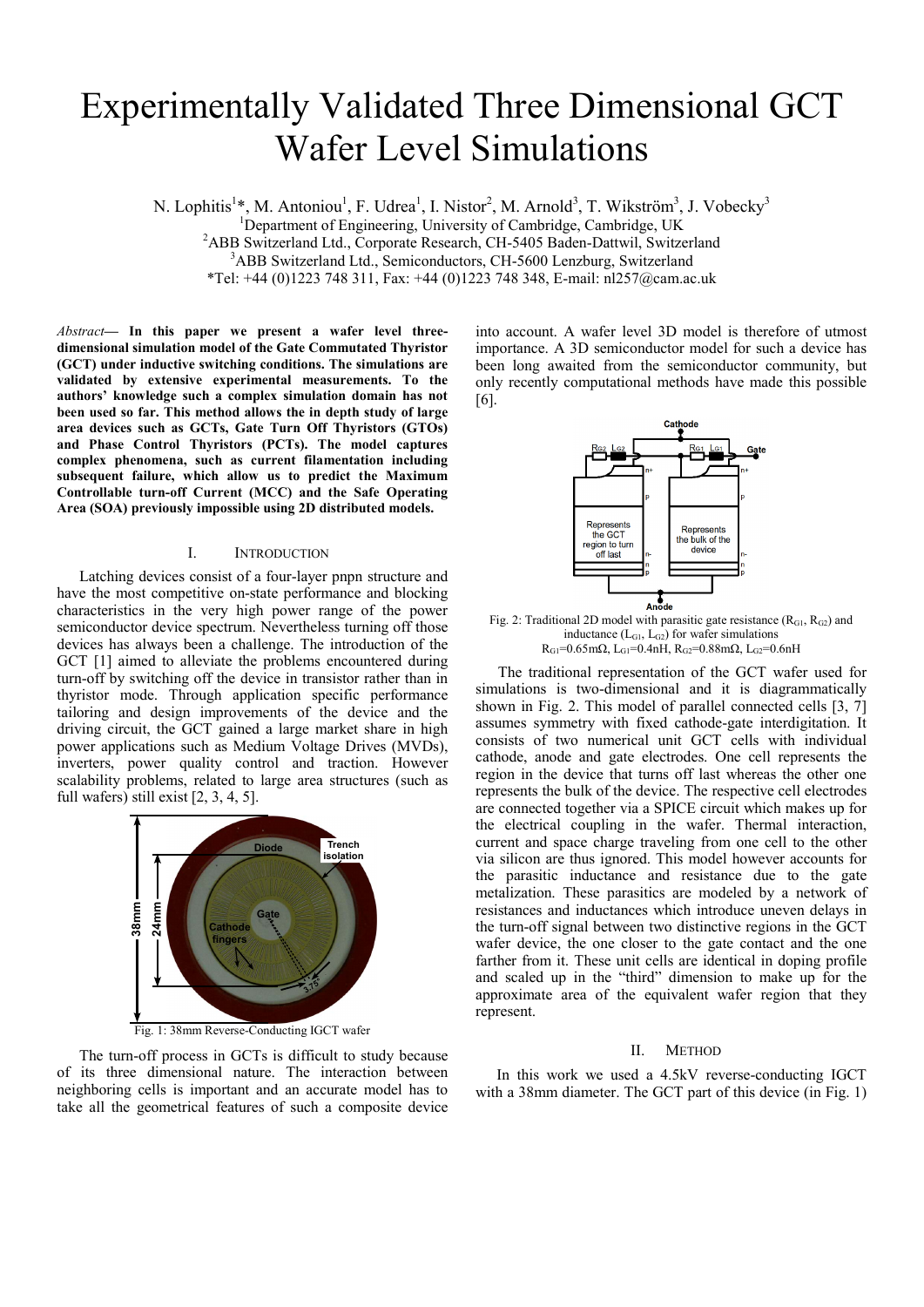has a 24mm diameter and an active area of 3.5cm<sup>2</sup>. It consists of long and narrow cathode fingers surrounded by the gate metallization which makes the gate contact terminal in the middle of the wafer. These fingers are positioned in two concentric rings and are connected together by a molybdenum contact disk held in place by the press-pack packaging.



Fig. 3: The external circuit as used in the simulations di/dt Limiting Inductor Li=25μH, Clamp Capacitor Ccl=0.5μF, Stray Inductance Lσ=1μH, Damping Resistor R<sub>S</sub>=4.2Ω

The device was tested as when used in standard applications i.e. inverter circuits or choppers. The test circuit used throughout this paper is shown in Fig. 3. It has a di/dt and over-voltage clamp but no dV/dt snubbers. The extracted onstate characteristics at a junction temperature  $(T<sub>J</sub>)$  of 115<sup>o</sup>C are shown in Fig. 5 and the snubberless SOA is shown in Fig. 6.



Fig. 4: An angular slice of 3.75° of the 3D simulation domain with parasitic gate resistance ( $R_{\text{G1}}$ =0.65m $\Omega$ ,  $R_{\text{G2}}$ =0.85m $\Omega$ ) and inductance ( $L_{\text{G1}}$ =0.4nH,  $L_{G2}=0.6nH$ 

Fig. 4 shows the 3D model which is identical in 3D dimensions and physical profile to the GCT region of the 38mm Reverse-Conducting GCT shown in Fig. 1. The device dimensions for this GCT are at least three orders of magnitude larger than those in conventional 3D MOSFET or IGBT cells which makes it very demanding in computational power. Furthermore, it is challenging to transfer the wafer geometrical complications into a valid 3D numerical structure with an optimized mesh number of points.

The simulation domain used in this 3D model addresses the problem of absence of symmetry in the third dimension. As shown in Fig. 4, the gate electrode is split into two concentric regions, each one surrounding the cathode fingers of the equivalent concentric ring. This split-gate arrangement allows to introduce a network of SPICE resistances and inductances which make up for the varying inductance-resistance experienced on the gate region of the wafer device. Similarly the anode electrode on the bottom side of the angular slide is also split into two regions. These two regions are however connected to the same SPICE node making up the Anode Contact. By having two individual electrodes, one to cover the anode area of the inner ring and another one to cover the outermost anode ring region, the model gives a quick way to get readings of the anode current in the first and second ring without having to extract it from the numerical device. The cathode fingers are also shorted together on one SPICE node which makes up for the cathode contact of the GCT.

Both device models were tested using a SPICE representation of the circuit shown in Fig. 3. Initially they were matched against the experimental on state characteristics and then the SOA test was performed. The determination of the maximum turn-off current (IITGQ) requires a large number of mixed-mode simulations as one simulation can only predict whether the device was able to switch off safely or not. For every DC link voltage  $(V_D)$  the junction temperature is fixed to 115°C, the circuit components are kept constant and the device models turn off a certain current. Every successful turn-off is followed by another turn-off simulation of increased current until a SOA failure is recorded.



Fig. 5: On State Matching between the 3D model and measurements at  $T_J=115\,^{\circ}\text{C}$  (VT and the IT are the on state voltage and current respectively)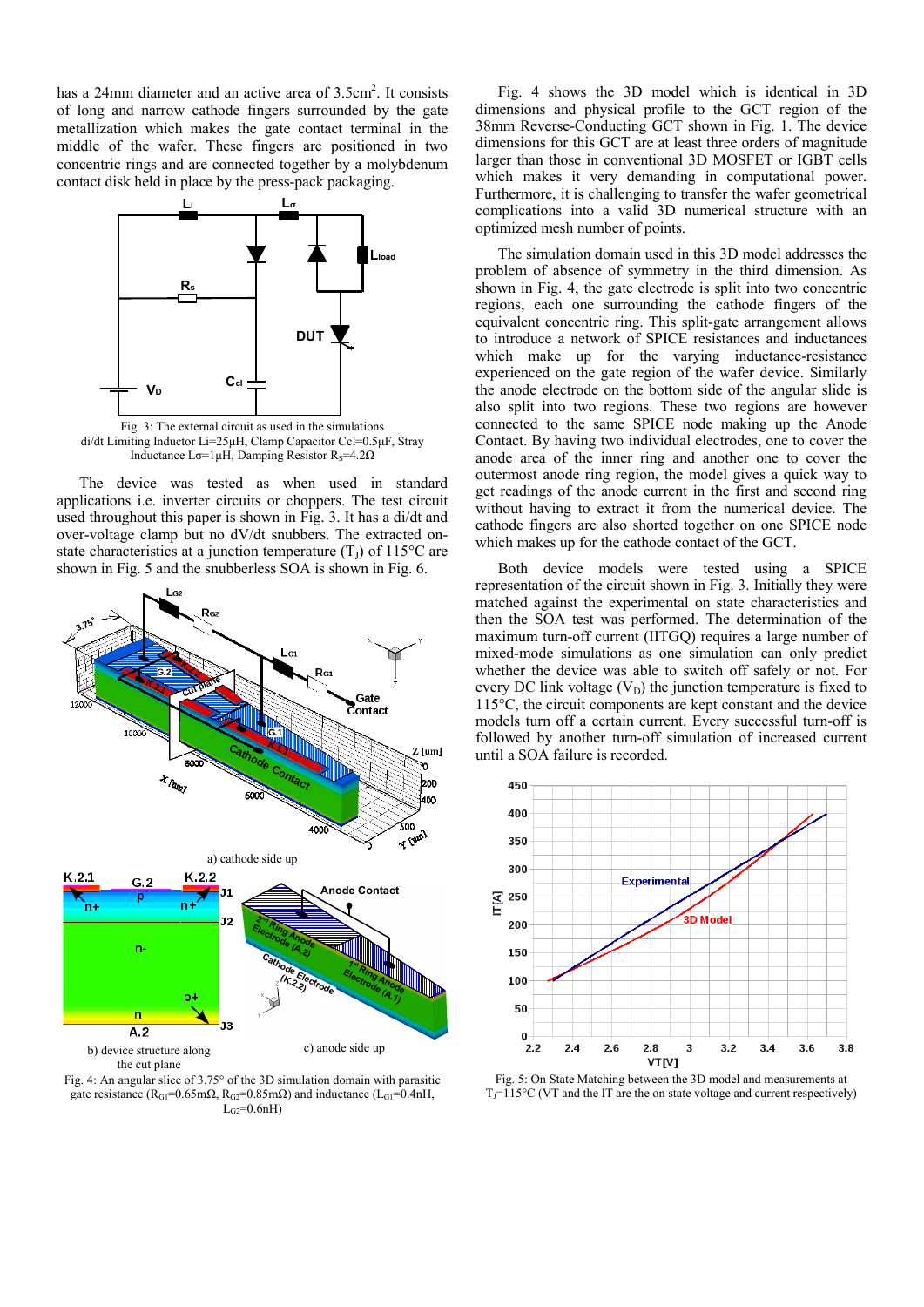#### III. SOA PREDICTION AND FAILURE MECHANISMS

Fig. 5 shows the simulated on state characteristics of the 3D GCT model overlaid on experimental measurements. Fig. 6 shows a comparison between the two simulation models on their capability to predict the Safe Operating Area overlaid on the experimental observations. As shown, the 3D model is able to switch off a current close to the experimental whereas the 2D model gives an overestimated SOA result.



Fig. 7: Successful (a) and catastrophic (b) turn-off simulation (3D) at low voltage, high current

b) Catastrophic turn-off simulation (Ion=500A,  $V_p$ =500V)

The 3D simulations revealed two distinctive failure mechanisms. The first one dominates at low supply voltage (up to 2000V) and it is shown in Fig. 7. At a supply voltage  $V_D$  of 500V the device can safely turn off a load current Ion up to 480A. The cathodes stop emitting  $(I_{K,1}, I_{K,2,1}$  and  $I_{K,2,2} = 0$ ) and get reverse biased before a considerable voltage starts to be supported in the main junction (J2 shown in Fig. 4b) of the device. The anode current remains unaffected until the device anode voltage reaches the supply voltage  $V<sub>D</sub>$ . Thereafter the anode current falls. A successful turn-off waveform is shown in Fig. 7a. When the device current is increased (Fig. 7b), the device fails to turn off right at the beginning of the turn-off cycle. The cathode/gate junction (J1 shown in Fig. 4b) of a cell in the outermost ring fails to get reverse biased before the main junction starts supporting voltage which violates the condition for hard-drive. This GTO turn-off mode cannot be tolerated in GCTs due to the absence of snubbers.



Fig. 8: Successful (a) and catastrophic (b) turn-off simulation (3D) at high voltage, high current.

The second mechanism is distinctive in the voltage range 2.2kV to 3.3kV. As shown in Fig. 8, the imbalances and the geometry cause a current shift from the core of the wafer to the periphery of the wafer. During the voltage increase, the depletion region expands, the effective bases decrease and both the current gain of the pnp and the npn transistor ( $\alpha_{mn}$  and  $\alpha_{mn}$ ) respectively) increase steadily. The dynamic avalanche becomes important when the anode voltage is greater than 2000V because of the coexistence of high electric field and conduction current. The avalanche current is multiplied by the